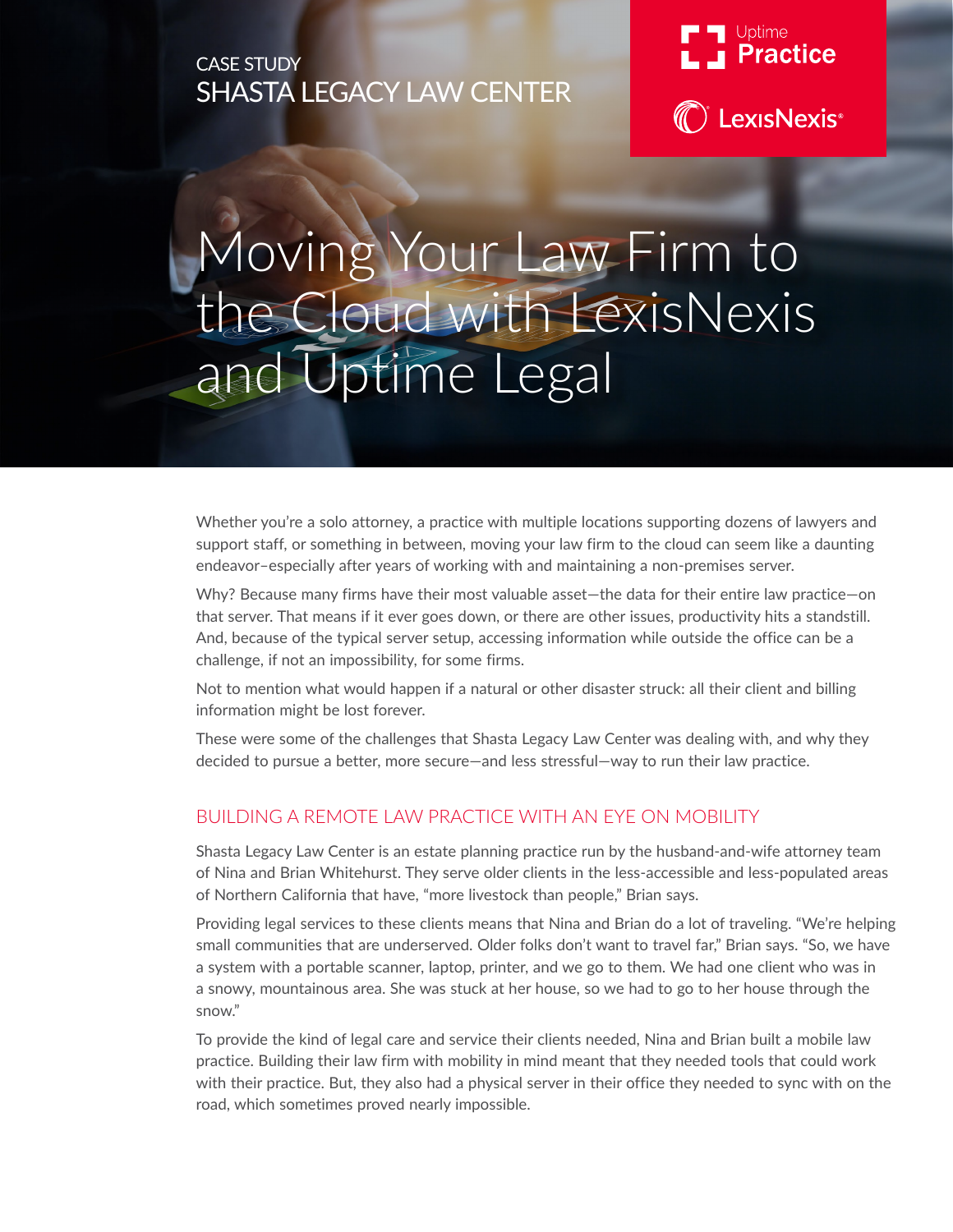## LOSING PRODUCTIVITY, DOCUMENTS AND MORE

"We were using a portable hard drive when we were with clients and sync[ing] that to our physical office server," Brian recalls "Those syncs could be a nightmare. We sometimes lost documents during the sync. For whatever reason, they would just disappear. When we'd be doing a sync, we'd be watching it closely. Sometimes it would go overnight because it would be a lot of data. Then you'd wake up in the morning hoping it went well."

Because the physical server lived in the firm's office, working from home wasn't possible. This kept Nina and Brian figuratively chained to their desks at the office if they wanted to work with their PCLaw® software for their timekeeping, billing, and accounting needs, hindering the firm's productivity.

### IT ISSUES AND SECURITY CONCERNS FACTOR IN

At the time, Nina and Brian were also having issues with their IT and security.

"The security issues were a lot of stress. Lawyers have time constraints. Sometimes there are tech issues, and if it was beyond my ability, I had to hunt down someone who could come help us," Nina added. "We didn't have a lot of good choices for that. We had some real hassles. Waiting for someone to fix a tech issue could bring the practice to a standstill. It created loads of stress, lost time, and paying for tech help that didn't turn out to be help at all."

The firm liked using PCLaw, but they didn't want to keep backing up their data and doing overnight hard drive syncs to their server, hoping that data wouldn't be lost.

### FINDING RELIEF BY HOSTING PCLAW WITH UPTIME

But everything changed for the better when they decided to host the PCLaw software they already loved with Uptime Legal Systems, one of LexisNexis® Authorized Hosting Providers. Helping them say goodbye to the IT and security hassles that had literally been keeping them up at night.

By moving their law practice to Uptime-hosted servers, Nina and Brian had what they'd needed all along: their entire law firm, and their PCLaw software, accessible in the cloud, from any device with Internet access.

Finally, they could work from anywhere, whether it was the office, a client's home, or their own home. And, Uptime came with unlimited IT support, which Brian loved.

"What really kind of sold us was the IT side. Before using Uptime, I was everything from the janitor to the IT guy, and getting buried trying to fix things. We work from home too. But, having to physically sync with a server prevented us from doing that."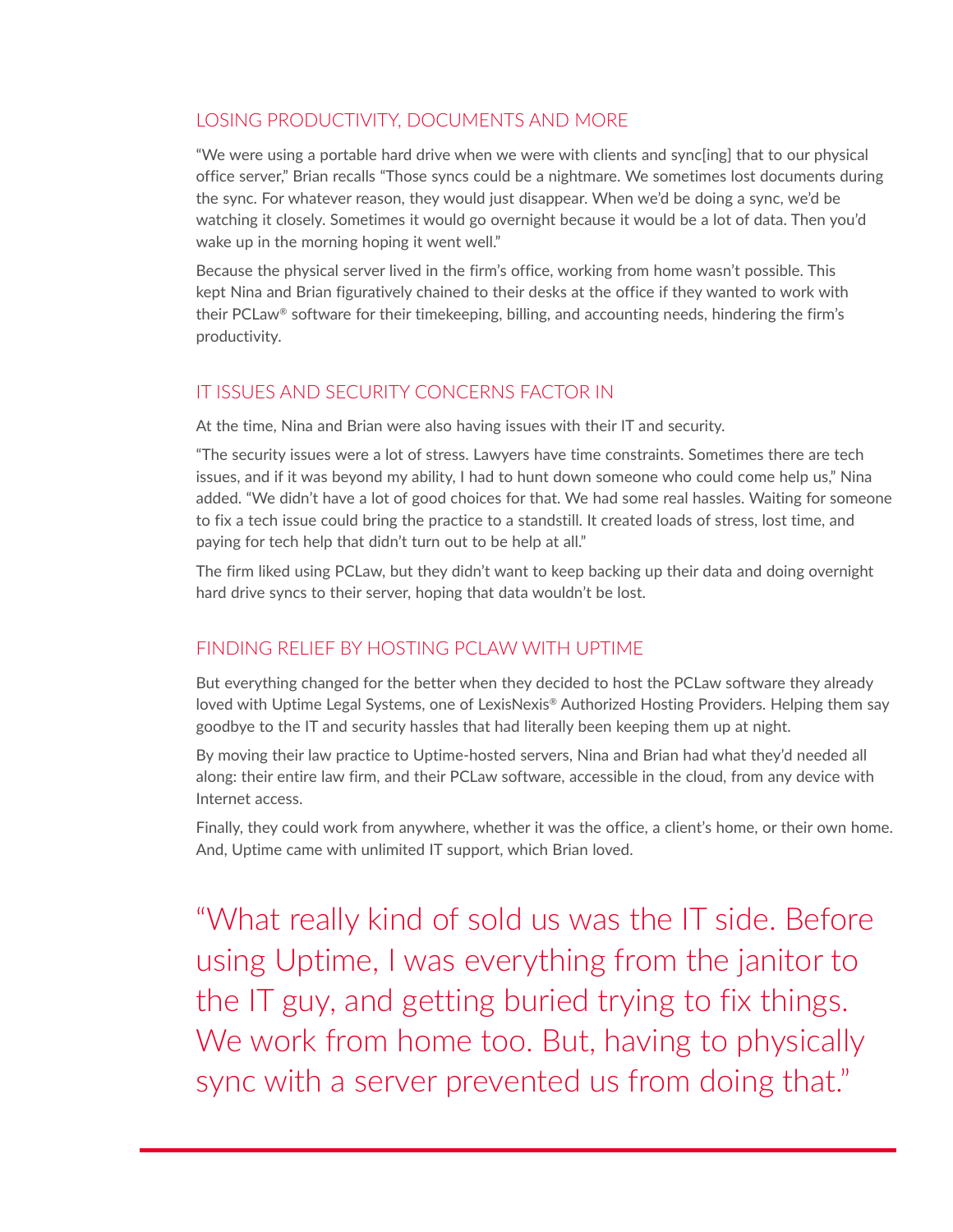Uptime allowed Nina and Brian to work from wherever they wanted in a way that they could best serve their clients.

#### CLOUD MIGRATION MADE EASY

Migrating their servers to the Uptime cloud from their original on-site server seemed like a scary process at first, but Uptime eased Nina and Brian's concerns.

"We planned it pretty well. We talked to Uptime, set up a date and time to make the move. Uptime did an inventory of our devices, so their techs could work on the migration and setup," Brian added.

Even though they described their dual home/office IT setup as "complex," Uptime techs made the whole process simple.

"We just sat and watched. They mailed us a hard drive, walked me through how to plug it in to take the data. We shipped it back with the materials they provided, and boom, the next day the data was migrating to the server," Brian added.

"You could have been 'not tech savvy' and got through it. There was nothing that I couldn't understand. I expected a lot more stress and sweat than I had, but it was pretty painless."

#### KEEPING PCLAW UP AND RUNNING

Even their biggest concern—extended downtime from PCLaw—was a non-issue during their migration, thanks to Uptime's pre-planning process.

"We thought we were going to be totally down for three days, and we weren't," noted Brian. We were maybe down for half a day without access, and we probably had more than we thought we had. And we hit the ground running, within a day."

Since they moved to Uptime's private cloud, Uptime takes care of all the firm's IT needs. No need to call and wait on multiple vendors or try and figure it out themselves. "Uptime now fixes it and it gets done. That's a big difference."

#### OUT: SERVER STRESS, TECH HEADACHES

With Uptime, server headaches are a distant memory for the firm, and productivity is up.

No more time spent brawling with IT problems.

No firm-wide shut-down issues like they had before.

Stress is down.

And, importantly, Brian notes, "We don't spend as much time ranting and raving. I used to always have to vent for a while when servers went down, and I don't need to do that anymore. Everyone's happier."

Security was always a major concern in the past, but no longer. When traveling, Nina and Brian had to worry about their portable hard drive. "We always had to make sure the hard drive was with us because we couldn't lose it. It had very sensitive data."

Now, with everything in a secure private cloud, their information is safe, and they can access it anytime they need.